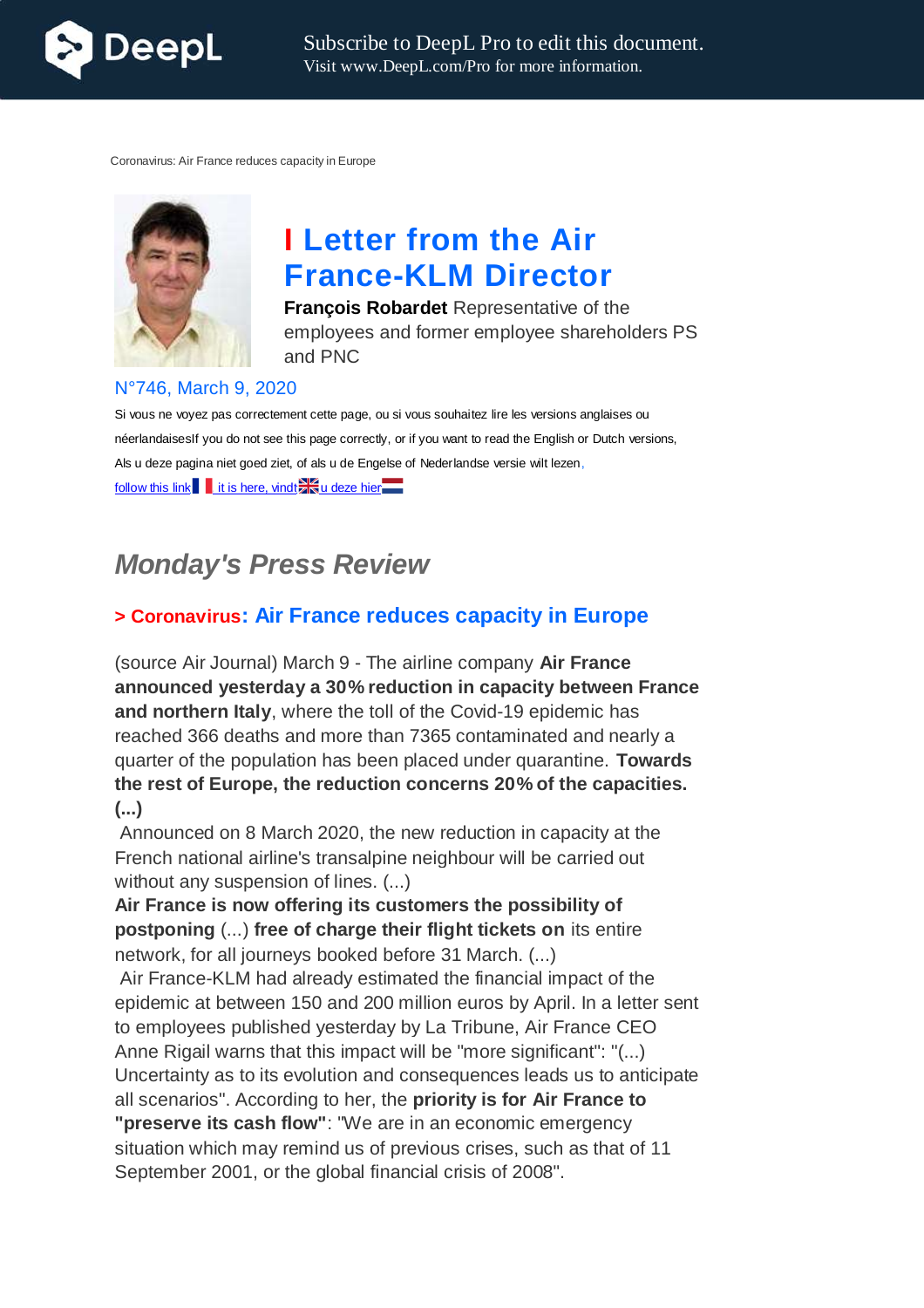**The Franco-Dutch group had already announced a tightening of its belt with the postponement or cancellation of non-operating expenses and investment projects**. On the employment front, the continued hiring freeze for all services not directly linked to operations" announced by Air France Chief Financial Officer Steven Zaat will be accompanied, according to Anne Rigail, by **proposals for "measures to reduce working hours on a voluntary basis**", for example by anticipating paid holidays, taking unpaid leave, using acquired rights or "**part-time or alternating work". Part-time work is also "under consideration".**

*My comment: In the last few days I have received many messages from readers of this letter. All these messages are a testimony to your concern.*

*The flight crews have been telling me about planes that are low on fuel. The staff in charge of schedules report constant adjustments.*

*Call centre staff report their dismay. They spend most of their time no longer selling tickets but informing customers and making refunds or, in most cases, postponing trips.*

*I would like to reassure you as much as possible. The Air France-KLM Group is tackling this crisis in a better situation than in previous crises (stock market crisis in 2008, SARS crisis in 2013). All teams are working hard to limit the impact of this epidemic on customers and Group employees as much as possible.*

#### **> Aldermen say no to the rapid growth of Amsterdam Schiphol Airport**

(source Het Financieele Dagblad translated with Deepl) 9 March - A large number of municipalities around Schiphol are opposed to the government's plan to gradually increase the airport to reach 540,000 flights per year by 2021. (...)

Neighbouring municipalities describe the increase in the number of movements as "undesirable" and "out of the question" for the time being. According to them, the current number of take-offs and landings (up to 500 000 per year) is already causing too much environmental and noise pollution for the inhabitants. The balance in this region is lost," says Herbert Raat, alderman of the VVD in Amstelveen. **For many municipalities, the possible growth of Schiphol can only be envisaged from 2023 onwards and only if the nuisance for the inhabitants is "clearly" reduced**. In that year, the reclassification of Dutch airspace must be completed. This should result in higher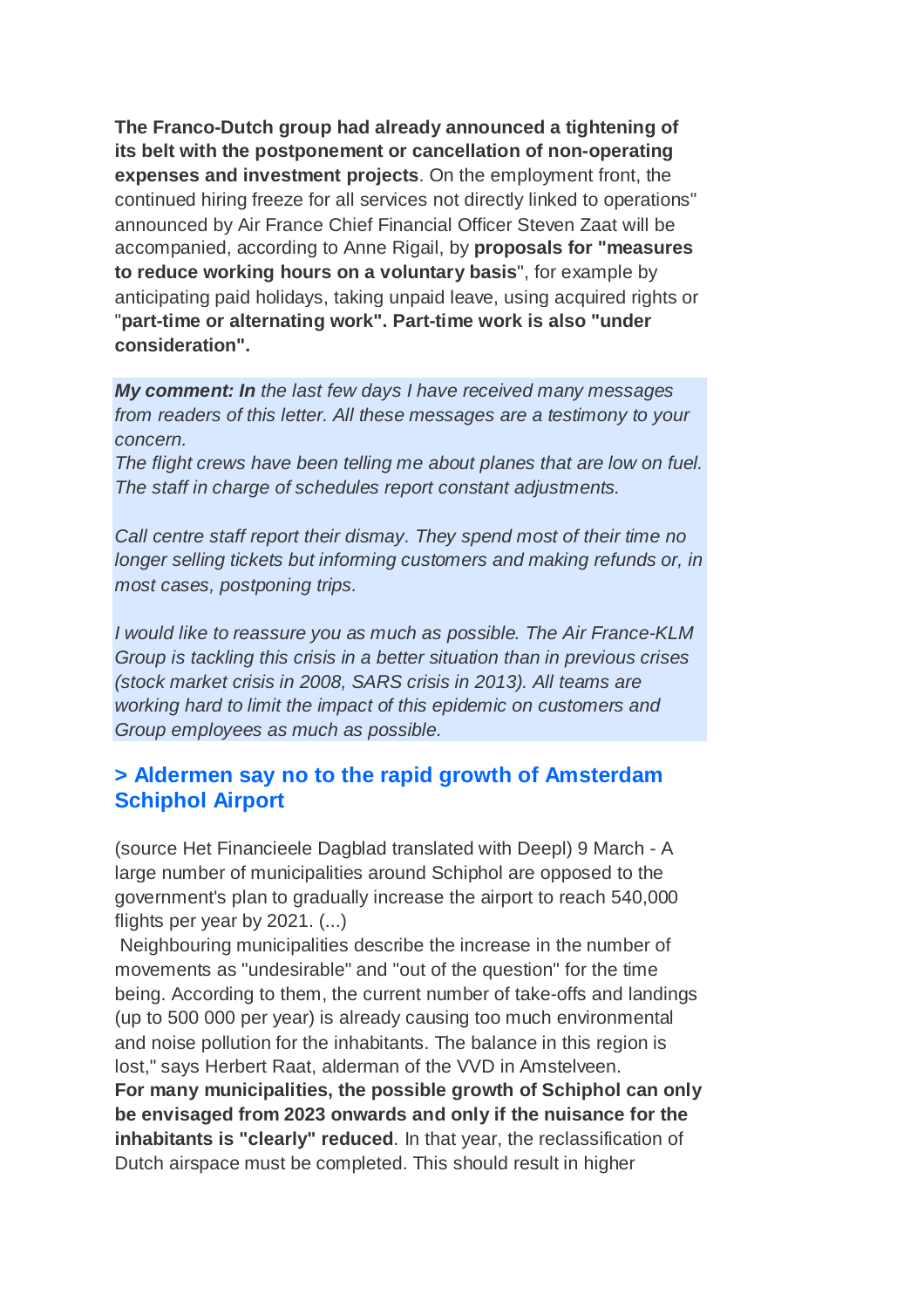approach routes, fewer detours and, ultimately, a reduction in inconvenience.

The FD study comes at a politically precarious time. **Minister of Aviation,** Cora van Nieuwenhuizen, will **probably present her longawaited plans for the future of Schiphol this spring**. In recent months, the VVD minister has been under heavy pressure from the airport and the main KLM user.

**CEOs Dick Benschop (Schiphol) and Pieter Elbers (KLM) are asking the government for a quick clarification.** For years Schiphol has reached the ceiling of half a million flight movements per year. This ceiling will apply until the end of this year. Benschop and Elbers believe that moderate growth is needed to ensure that Schiphol remains an airport with many direct flights. Only in this way will the airport be able to continue to compete with Frankfurt and Paris airports. (...)

The municipalities are asking the Cabinet to take decisions at last. (...)

*My comment: The removal of the ceiling on aircraft movements at Schiphol has been under discussion for two years now.*

*If a decision is not taken within the next few weeks, it is likely to be postponed until after the next Dutch elections in March 2021.*

*This makes it difficult for KLM to develop a long-term strategy.*

# **> Covid-19: The \$46 barrel does not benefit Air France**

(source: Déplacements Pros) 9 March - With oil at less than US\$46 a barrel (Brent crude oil price on 8/3/2020), companies are experiencing huge shortfalls. This is due to "Hedging", a purchasing technique that allows fuel prices to be "smoothed out".

**In Europe, airlines negotiate fuel with refiners and then lock in a volume and then a price over fixed periods and amounts. This is called "Hedging".** This purchasing technique allows airlines to set a so-called hedging value and thus buy visibility on the most important item of their expenses. In this strategy, nothing happens randomly, because commitments are capital. Making a mistake means paying more for fuel than a competitor, and the penalty is irrevocable, because in a hyper-competitive market, it is impossible to recover by raising ticket prices. The effect of a miscalculation is immediate and immeasurable.

With the unexpected fall in oil prices (Coronavirus = lower demand. Geopolitical struggle between Russia and Saudi Arabia...), European companies find themselves paying for fuel not at the current rate, but at the negotiated rate, i.e. the cover value. This is how the Air France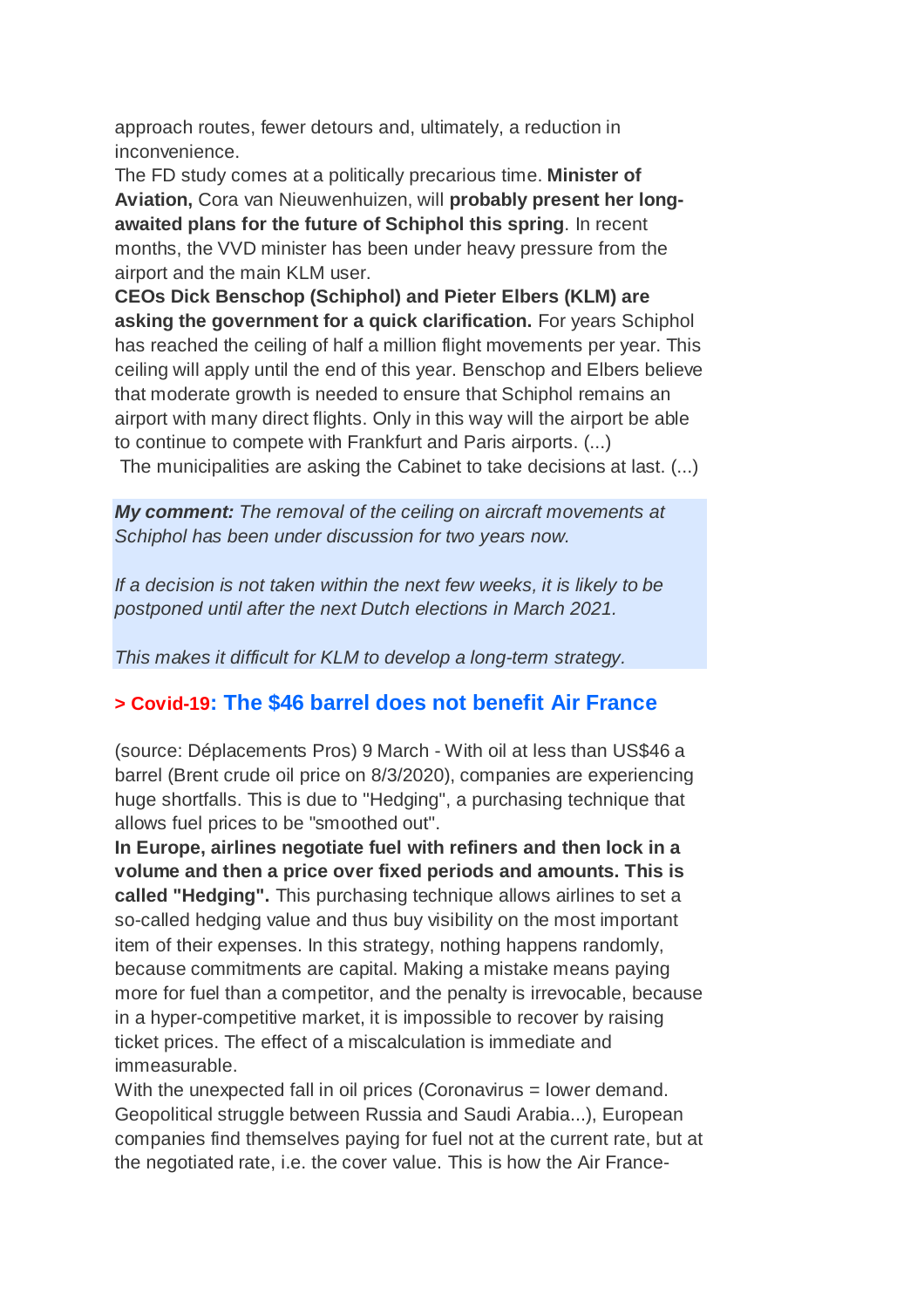KLM group is facing a shortfall which, if oil stabilizes at a value close to US\$45 per barrel, could reach a billion dollars.

The reason for this loss in relation to the hedge value is due to the fact that **Air France-KLM has covered 65% of the fuel requirements expected for 2020 at around USD 65 per barrel (**reference: Brent price in mid-February).

For Air France-KLM, fuel represents around 23% of operating costs. In 2019, the Group spent US\$6.2 billion. Without the pricing of the hedge value this amount could have been reduced to USD 4.5 billion. But who could have predicted such a fall?

**As a reminder, 8 years ago, the barrel rose to 128.4 US dollars and then fell back to 27.10 US dollars in January 2016. With such variations, we understand the interest of Hedging.**

The purchasing strategy therefore depends on the analysis of thousands of parameters, the hedge value and the volume purchased. If the analysis is fine and correlated by the market, the result can be interesting. For example, **in 2019, Air France-KLM generated hedging gains of \$50 million**. (...)

*My comment: In highly competitive geographic areas, it is very difficult for airlines to pass on fuel increases in ticket prices. This is particularly the case in Europe.*

*This is why the major European airlines use the hedging mechanism.*

*Their official coverage levels are between 60% and 70% for the current year. The effects are therefore similar from one airline to another. Given the current level of oil prices, the fuel bill of European airlines (after taking hedging into account) should be lower in 2020 than in 2019.*

*Conversely, when market concentration is high (North America), there is no need to resort to this system. US airlines generally manage to pass on three quarters of fuel price increases in the price of tickets.*

#### **> Coronavirus: Lufthansa would consider asking Berlin for help**

(source: Le Figaro with Reuters) March 8 - The airline Deutsche **Lufthansa is seeking government aid to deal with the coronavirus epidemic that is** causing a drop in demand and threatens to curb air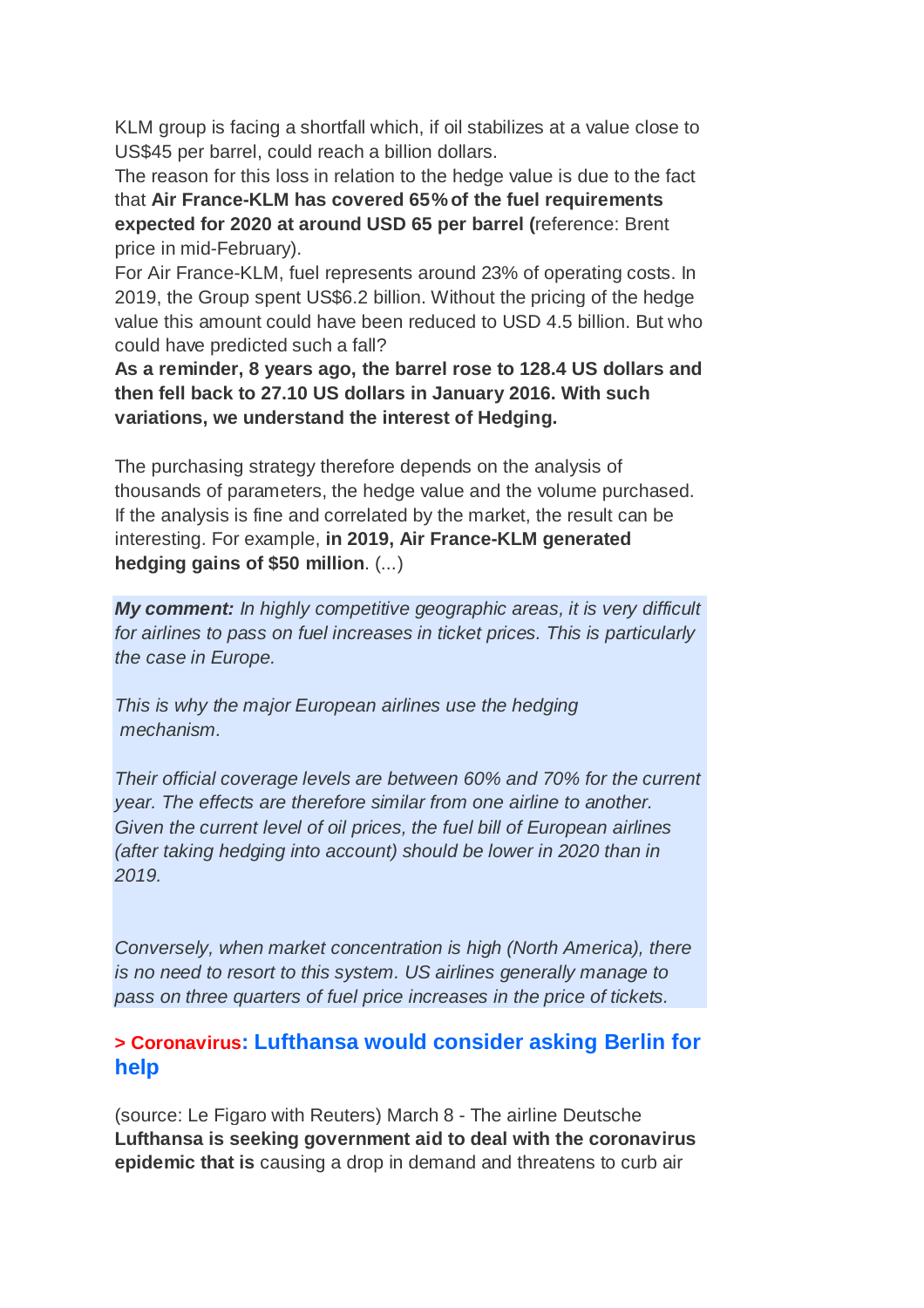traffic for several months, the Bloomberg agency reported on Sunday. **The German carrier is considering short-time working**, it said in an e-mail to Bloomberg. This measure would be part of a scheme, known in German as "Kurzarbeit", which involves the government compensating lost wages when companies are forced to temporarily stop working, the agency explained.

Restrictions by some countries on flights from Germany are having a "huge" impact on Lufthansa's bookings, airline CEO Carsten Spohr said in an internal memo to employees obtained by Bloomberg. "**We have to assume that it may be months before we see the first signs of stability,**" he said in the memo recorded on Friday.

*My comment: The Lufthansa Group, weakened by the difficult takeover of Air Berlin, was the first in Europe to take far-reaching measures: it has just announced that it has grounded more than 150 aircraft.*

#### **> Coronavirus and lack of liquidity: British airline Flybe throws in the towel**

(source AFP) 5 March - **The British airline Flybe ceased operations on Thursday after already escaping bankruptcy several times in the past year**, as the coronavirus epidemic that has plummeted world air traffic dealt it a fatal blow. (...)

Europe's largest regional airline had already escaped bankruptcy in mid-January thanks to a fiscal boost from the government of Boris Johnson, which agreed to defer tax payments, and after another rescue last year by the Connect Airways consortium. (...)

**The company, which employed some 2,400 people and was headquartered in Exeter (southwest England), carried about 8 million passengers a year to 170 European destinations.**

It is the latest major bankruptcy in the British transport sector, after Monarch in 2017 and tour operator Thomas Cook in 2019. (...) Flybe was the main carrier at airports such as Aberdeen, Manchester and Southampton. Belfast airport is one of the worst affected, with 81% of its flights being handled by the defunct airline. (...)

**After the rescue plan announced in January,** Flybe's competitors, Ryanair and IAG, the parent company of British Airways, however, rebelled against what they considered to be anti-competitive and illegal subsidies.

**In view of the worsening of Flybe's finances, the executive has chosen to throw in the towel this time,** and says it is also looking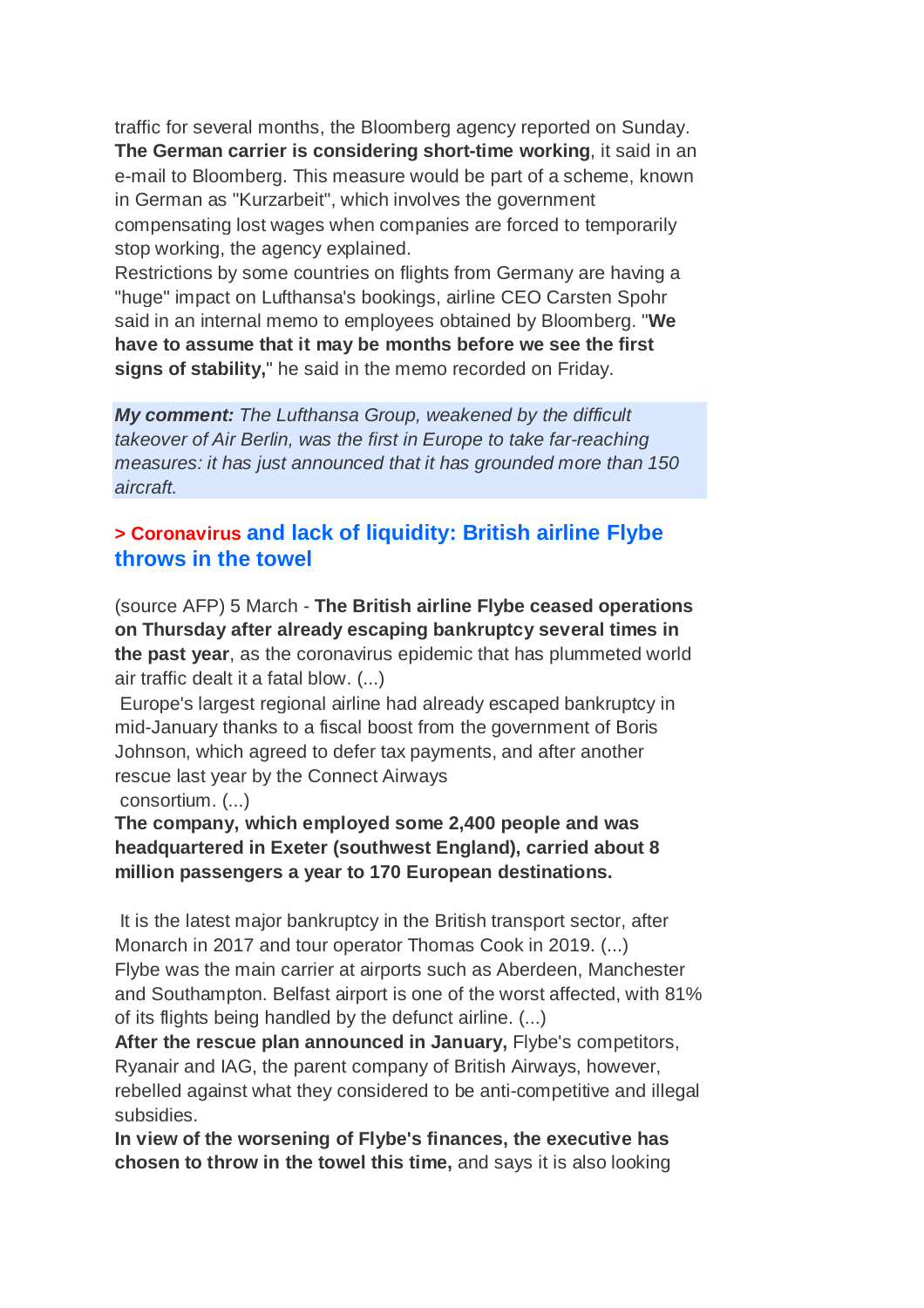into the possibility of restoring services not already provided by other airlines. (...)

*My comment: If the outbreak lasts a few weeks, other airlines could see their difficulties worsen.*

*In Europe, Alitalia and Norwegian Airlines are already in the red. Elsewhere, companies with a strong Asian clientele (Air India, Malaysia Airlines, South African Airways, Kenya Airways, Thai Airways and Etihad Airways) are now the most exposed.*

#### **> Agreement between Volotea and IAG to facilitate the acquisition of Air Europa**

(source actu-aero) 7 March - The Spanish low-cost airline **Volotea announces that it has reached an agreement with the** International Airlines **Group (IAG) in** which Iberia would sell several routes and slots at Spanish airports to **Volotea in order to** recreate competition on Spanish territory and thus facilitate the European Commission's (EC) approval of the purchase of Air Europa.

Iberia proposed Volotea as a preliminary agreement or "Fix-it-first remedy", so that **after Iberia's acquisition of Air Europa, Volotea would start operating those routes where the EC (European Commission) might consider the entry of a new competitor necessary**. This "win-win" agreement, which has yet to be approved by the EC, should enable Volotea to strengthen its presence in Spain and the IAG Group to unblock the dossier for the €1 billion acquisition of Air Europe announced in November 2019.

**If the EC approves this proposal, Volotea would significantly strengthen its growth in Spain** with the opening of 2 to 4 new bases and increase its connectivity to **rank among the top five airlines operating in Spain**. The increase in routes and slots would also boost connectivity between the Autonomous Communities, in particular the Canary and Balearic Islands, but also Galicia, the Basque Country and Asturias, with a positive impact on the size of the fleet and the airline's workforce. In Spain, Volotea operates 92 routes and carried 1.4 million passengers in 2019.

*My comment: By entering into an agreement with Volotea, an agreement which only covers Spanish domestic routes, the IAG Group anticipates the remarks of the competition authorities.*

*It remains for the competition authorities to assess whether the*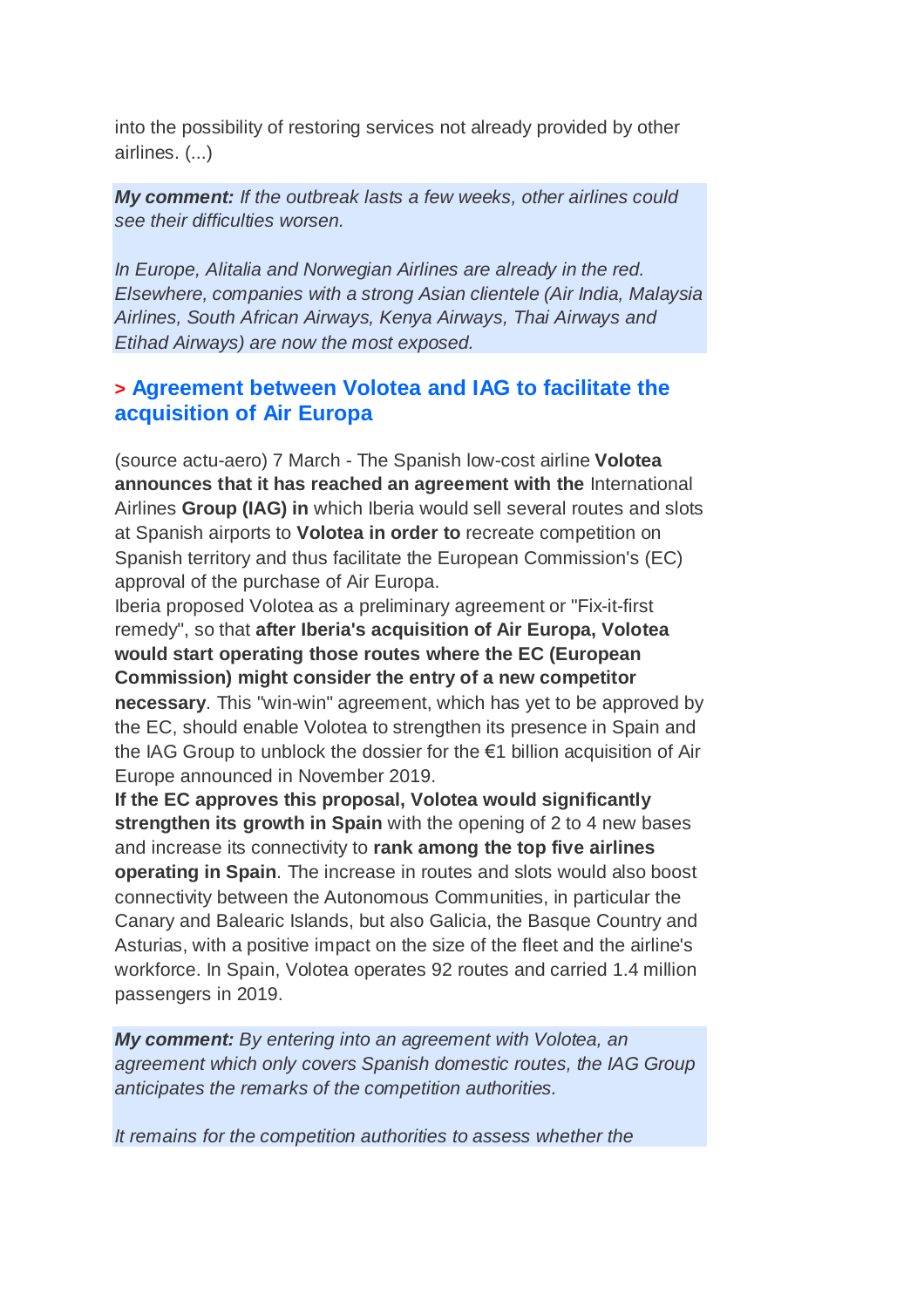*takeover of Air Europa by Iberia distorts competition on the South Atlantic network.*

### **> Etihad in the red for the 4th consecutive year**

(source Le Figaro with AFP) 5 March - Abu Dhabi-based **Etihad announced Thursday that it will lose 870 million dollars for 2019, its fourth consecutive year in the red,** saying its current restructuring plan still has "some way to go". This figure also reveals a decrease in the company's losses, with high operating costs and in full restructuring since the end of 2017. **Etihad had already relatively limited the scrap to 1.28 billion dollars in 2018 compared to 1.52 billion a year earlier. (...)**

Etihad has (...) asked its ground personnel to consider bringing their year-end paid holidays forward to April, due to lower demand. (...) Etihad has invested heavily in carriers around the world, including Alitalia, Air Berlin, Air Seychelles, Virgin Australia and India's Jet Airways. **Created in 2003 by the** oil-rich **emirate of Abu Dhabi, Etihad also faces stiff competition, mainly from its Gulf rivals, the Emirates of Dubai and Doha-based Qatar Airways**. (...)

At the end of last year, the carrier had a fleet of 95 passenger aircraft, serving some 76 destinations worldwide. Etihad carried 17.5 million passengers last year, up from 17.8 million in 2018. **Its revenues in 2019 fell to \$5.6 billion from \$5.9 billion the previous year, well below the \$9 billion posted in 2015 before the crisis began.**

*My comment: Not only has Etihad Airways been accumulating losses for 5 years, but over the same period its turnover has fallen by 40%.*

*Does the smallest of the Gulf's airlines still have a future by remaining independent?*

## **> Ryanair releases €6.7 million in mid-flight for the benefit of Nîmes metropolitan airport**

(source: Objectif Gard) 3 March - (...) **Nîmes métropole will be able to recover the trifle of €6.7 million, a** sum deposited since 2015 in a blocked account with a Parisian notary, **following the dispute between the European Commission and Ryanair**. (...)

The Irish airline company has in fact just notified the judges that it is withdrawing its appeal before the European court against the legality of the European Commission's decision of 23 July 2014. On that date, the Commission had considered that certain agreements between Ryanair and the manager of Nîmes airport (...) constituted 'State aid measures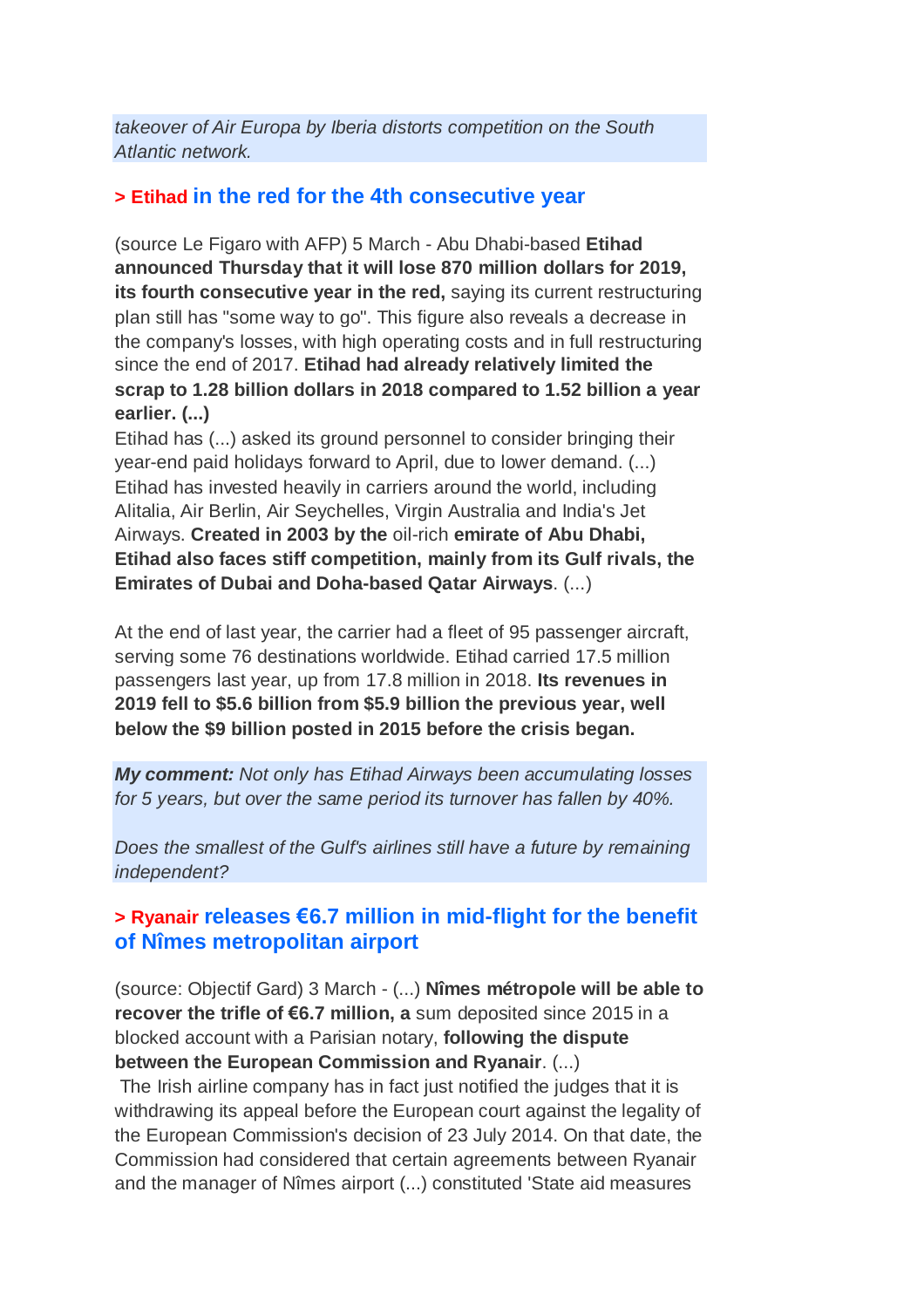granted by the joint trade union for the benefit of Ryanair'. To put it **plainly: there is no question of Ryanair's airlines being subsidised by the local authorities**.

At the time, the European Commission ordered France "to be reimbursed these sums with interest". Weary, Ryanair appealed against the legality of this decision before the European Union court. And the €6.7 million or so was, by mutual agreement, blocked in an account. (...)

**This order once again highlights the fragility of the model of indirect subsidies to low-cost companies**. If it can be perceived as an opportunity to make a figure in terms of passengers in the short or medium term, it remains a costly strategy to be seriously weighed against the economic spin-offs for the territory. (...)

# **> Aid to Béziers airport and Ryanair in the crosshairs of Brussels**

(source Capital) 2 March - **The European Union is conducting an investigation to determine whether aid from the French public authorities to Béziers airport (south), as well as agreements between this airport and Ryanair, were in compliance with European competition law**.

The EU on Monday opened an investigation into Béziers airport and Ryanair for alleged distortions of competition. **From 2007 to today, operators at Béziers airport have received operating aid from several regional and local public authorities, which are under the scrutiny of the European Commission**. The Commission - which has received a complaint from an undisclosed third party - has decided to launch an in-depth investigation into this aid as it may be incompatible with EU competition law.

Public aid is always subject to very strict monitoring by the European executive, as it can give an undue advantage to a company to the detriment of its rivals and therefore distort competition in the Union. They are in principle prohibited but there may be derogations. Also in the European Commission's sights: the airport services and marketing agreements concluded between the Irish airline Ryanair and the operators of Béziers airport during the same period. (...)

*My comment: The airport of Béziers is added to the already extensive list of French airports pinpointed by the European Commission: Montpellier, Nîmes, Pau and Angoulême.*

*All these airports have illegally paid subsidies to Ryanair. It is up to the*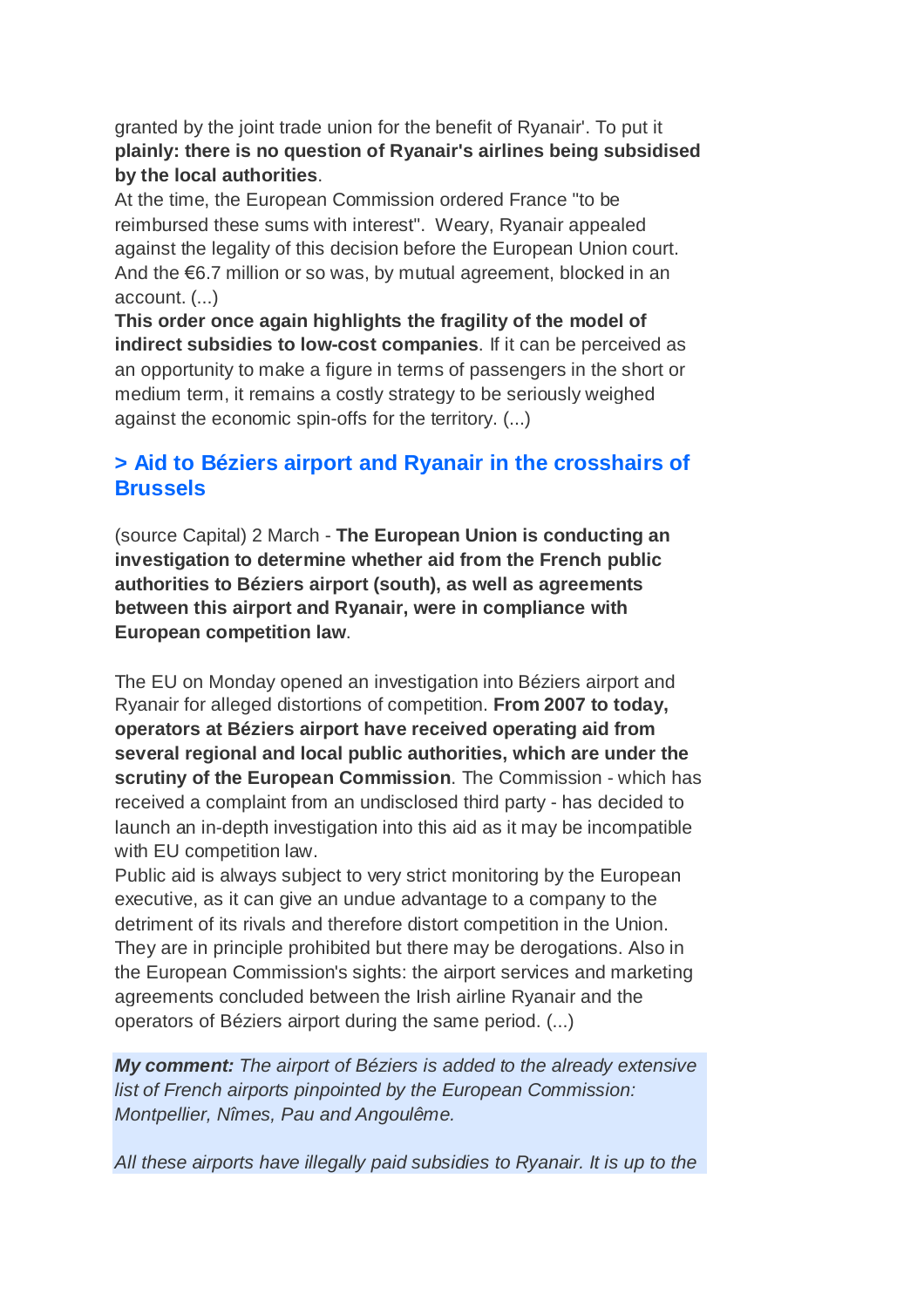*local elected representatives to put an end to these practices, without waiting for a possible conviction.*

# **> New blow for Boeing: FAA may require rewiring of all 737 MAX!**

(source La Tribune) March 9 - New blow in sight for Boeing. Two days after the alarming congressional statement that the 737 MAX was "fundamentally defective," the FAA (Federal Aviation Administration), **the US civil aviation authority, is considering,** according to the Wall Street Journal, **requiring the American aircraft manufacturer to move some electrical wiring on all 737 MAX** before giving the green light to return the aircraft to service.

This decision would apply to the nearly 800 aircraft already produced, half of which were already delivered to airlines before they were grounded in March 2019 following the Ethiopian Airline crash (157 deaths), and the other

half that Boeing has built since that date. For the FAA, the way in which certain cables are laid out would not comply with safety standards designed to avoid short circuits, the American newspaper explains. "In extreme circumstances, a wiring problem could lead to flight control systems pulling the nose of the aircraft down sharply," as in the two fatal accidents involving 737 MAX aircraft belonging to Lion Air and then Ethiopian Airlines, the daily writes. In both accidents, the MCAS stall protection system was involved. (...)

**A few days before the commemoration of the Ethiopian Airlines tragedy, the elected members of the US House of Representatives concluded, in a preliminary report unveiled Friday, that the 737 MAX was a "fundamentally defective and dangerous" aircraft, which demonstrated the need to reform the laws and regulations relating to the certification of airliners.**

*My comment: There is a principle in aeronautics called redundancy. This means that any function of the aircraft must be able to be performed by several different systems.*

*However, the MCAS system, involved in the two accidents involving the 737 MAX, uses only one probe to activate. Experts agree that the installation of a second probe, connected to the MCAS, is essential to ensure the integrity of this system.*

*The installation of this second probe will also require a rewiring of the 737 MAX.*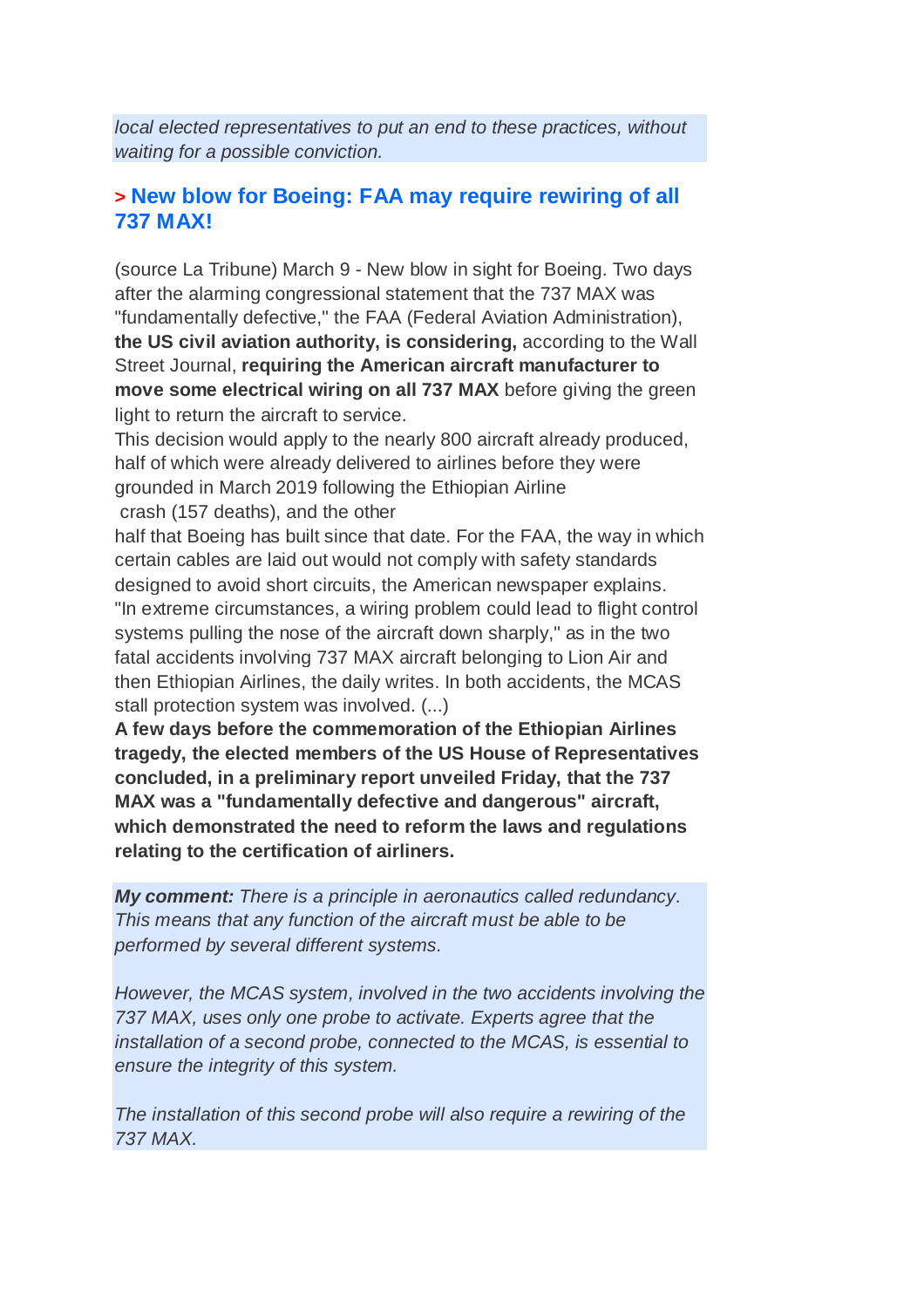### **> Coronavirus: IATA calls for relaxation of slot allocation rules**

(source Air & Cosmos) 4 March - The **International Transport Association (IATA) wishes in particular to suspend the rule requiring airlines to use 80% of slots in order to retain them from one year to the next. In**

view of the effects of the coronavirus on air transport bookings, and the need for airlines to reduce their flight plans to adapt to this, the International Air Transport Association (IATA) has contacted regulators to suspend the slot allocation rules immediately and for the whole of the 2020 season.

"About 43% of passengers depart from one of the more than 200 coordinated airports worldwide," IATA says. "**In theory, the slot allocation rules require airlines to operate at least 80% of the allocated slots under normal circumstances** (editor's note: the socalled 'grandfather' or 'use it or lose it' rule). Failure to obey this rule means that the airline loses its rights to the slot for the next equivalent season. **In exceptional circumstances, regulators may relax this rule**. The coronavirus has had a severe impact on air traffic," adds IATA. (...)

"Given these extraordinary circumstances as a result of a public health emergency, the collective assessment of the airline industry is that the application of the 80% rule is inappropriate during the current season. (...)

*My comment: For several days now, European governments have been asked to take a decision on this issue. In the meantime, companies are flying almost empty planes to avoid losing slots.*

#### **> Coronavirus: 900 companies have applied for short-time work**

(source AFP) 8 March - **Some 900 companies affected by the spread of the new coronavirus have applied for short-time** working for about 15,000 employees, Labour Minister Muriel Pénicaud said on Sunday, adding that the figure had more than doubled in just a few days.

"It concerns 15,000 employees, it may seem a lot but it is out of 20 million employees," said Pénicaud on BFMTV, for whom "we should not generalize" because "there are many sectors that are not affected. On Thursday, she had already mentioned 400 companies that had applied to benefit from this scheme, which aims to "maintain employment" in the event of a drop in activity. "It represents 52 million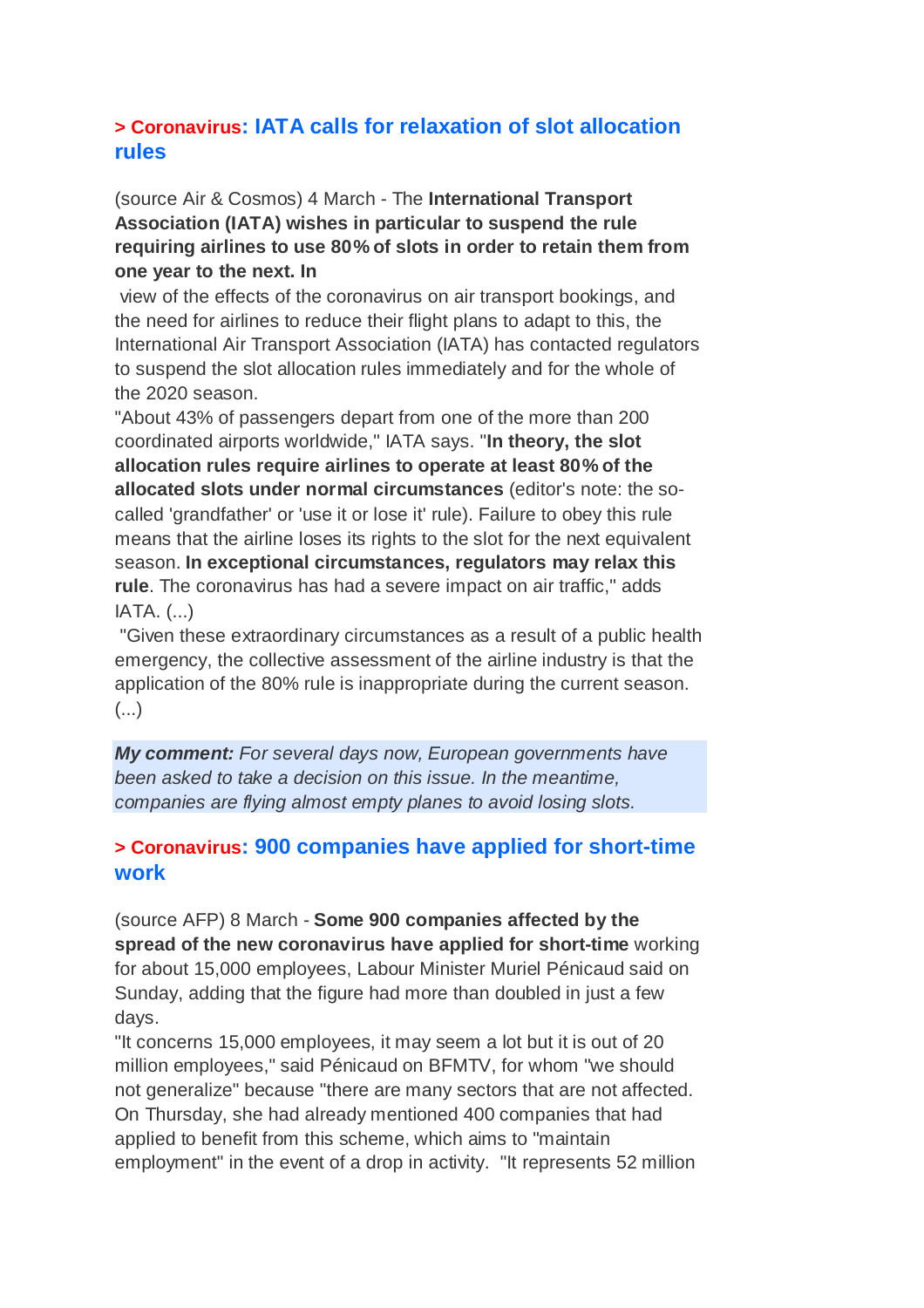euros for the moment, we have a third which has already been granted, for the others it is being examined, we are doing this within a short period of time," the minister said.

**The virus mainly affects the tourism, events, catering, hotel and catering industry and, "in part, the transport sector",** she said. "Economic life is a bit damaged in some sectors. We have to be realistic: we are going to have a partial slowdown in growth, but we are doing everything we can to preserve it," she added. (...)

*My comment: If the progress of the epidemic does not slow down rapidly, it is likely that short-time working (the new name for short-time unemployment) will become widespread within the affected sectors. Air France could then be affected.*

# *Stock exchange press review ...*

#### **> Coronavirus and oil crash: Monday of anxiety in the markets**

(source AFP) March 9 at 12:51 - A tide of red on the stock market screens: the markets were in free fall on Monday, suffering a double shock, that of the collapse of oil and a state of alert to the new coronavirus in Italy, a bad omen for the rest of Europe and world growth.

Investors had already been burned in recent weeks by the spread of the coronavirus and now added to the stress is the **black gold,** which on **Monday experienced its worst fall since the first Gulf War in 1991, collapsing by more than 30% in Asia**. (...)

**At issue is Saudi Arabia's decision to adopt a scorched earth policy by drastically lowering the price of its black gold,** after last weekend's failed negotiations with Russia. (...)

**Another shock**: Italy took drastic measures on Sunday with the quarantine of a quarter of its territory, including its economic lung, which stretches from Milan to Venice. **"The fear is that Italy could prefigure the health situation in the rest of Europe in the coming days,**" Larrouturou said.

The markets are now clinging to the hope of a coordinated response from both central banks and governments in terms of both monetary and fiscal policies.

Several billions have already been released in the US and Italy to respond to this unprecedented health crisis, Germany has announced measures, but market participants note that these plans lack ambition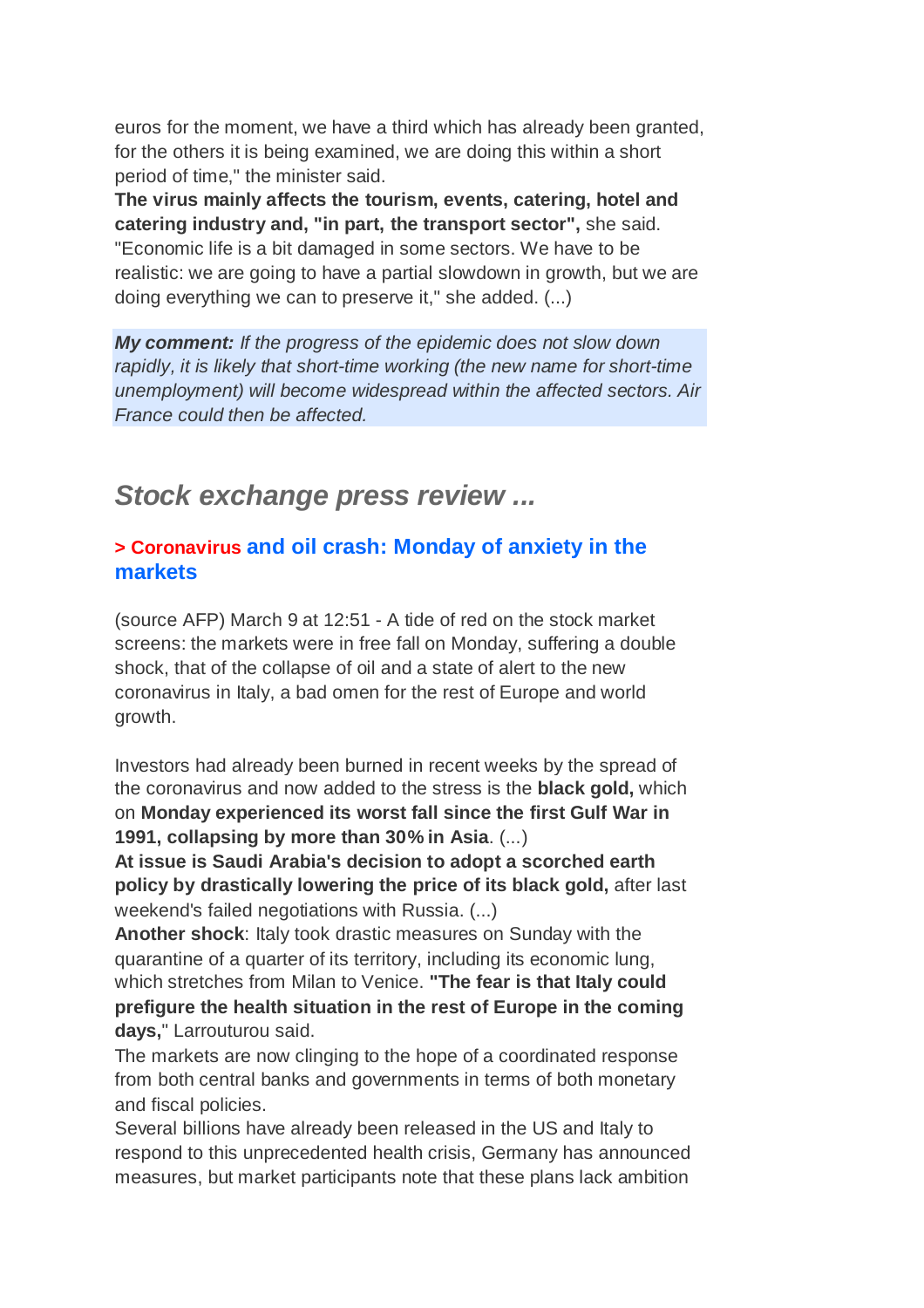and coordination. (...)

The impact of the coronavirus on the growth of the French economy will be "several tenths of points of GDP" (gross domestic product), warned Monday the Minister of Economy Bruno Le Maire. Germany, which according to the economists is one of the most vulnerable countries, because of its very strongly exporting economy, has just announced some support measures, but without revealing the vigorous recovery plan that the experts were hoping for.

As for Japan, it is headed straight for a recession, characterized by a contraction in GDP for at least two quarters in a row. This would be the first time since 2015.

"It is still a little early to anticipate a global recession" but, according to the experts at broker Aurel BGC, the markets "undoubtedly need to anticipate the worst before stabilizing".

*My comment: You have to go back to 1991 to find such a situation again. This gives an idea of the importance of the current crisis.*

*A small hint of optimism: the return of good weather should help curb the epidemic.*

# *End of the press review*

# **> Follow-up to the referendum on the privatisation of Aéroports de Paris**

The consultation process on the privatisation of the ADP Group is open from 13 June 2019 until 12 March 2020. It requires the signatures of 4.7 million voters in order to lead to a referendum of shared initiative (RIP).

On the Internet, the consultation can be signed on the site referendum.interieur.gouv en

By 9 March, the consultation had collected 1,130,000 signatures, i.e. 23.95% of the signatures required.

*My comment: There are 3 days left to sign the request for a referendum on the privatization of Aéroports de Paris.*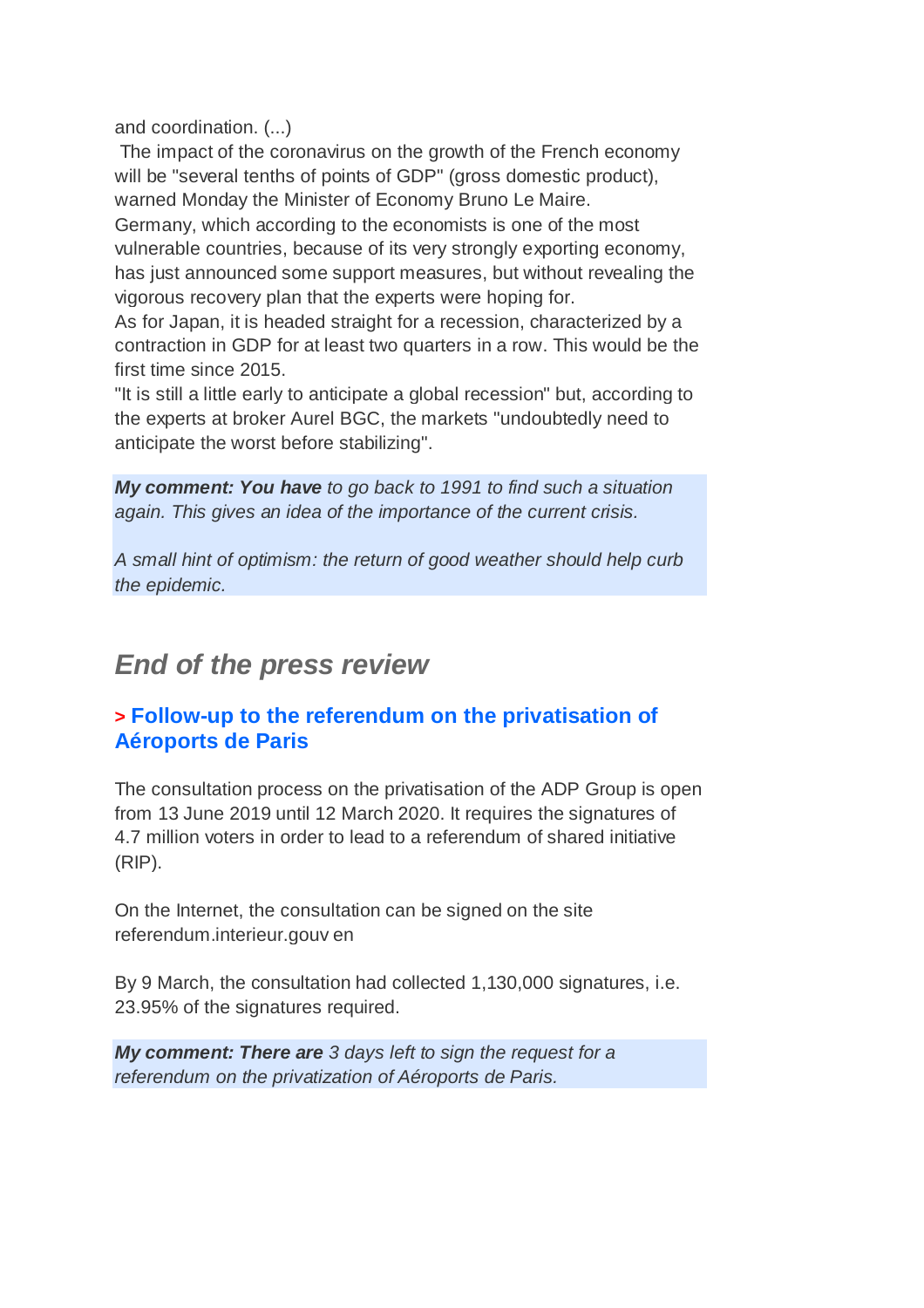### **> My comment on the Air France-KLM share price evolution**

**The Air France-KLM share is at 5.178 euros at the close of trading on Monday 9 March. It fell by -18.71%.** Announcements concerning the coronavirus epidemic have caused the share price to fall for all the players in the air transport sector. At the beginning of the coronavirus epidemic, it was at 9.93 euros.

**The average (the consensus) of analysts for the AF-KLM share is down to 11.03 euros**.

**The barrel of Brent oil** (North Sea) **is in freefall, from \$16 to \$36.** When the coronavirus outbreak started, it was \$69. That's the biggest drop since 1991.

**This indicative information in no way constitutes an invitation to sell or a solicitation to buy Air France-KLM shares.**

You can react to this press review or provide me with any information or thoughts that will help me better carry out my duties as a director of the Air France-KLM Group.

## **You can ask me, by return, any question relating to the Air France-KLM group or employee shareholding...**

I'll see you soon.

To find the latest press reviews of Monday, it's here.

#### **If you like this press review, pass it around.**

New readers will be able to receive it by giving me the email address of their choice.

# **| François Robardet**

**Director Air France-KLM representing employee shareholders PNC and PS. You can find me on my twitter account @FrRobardet**